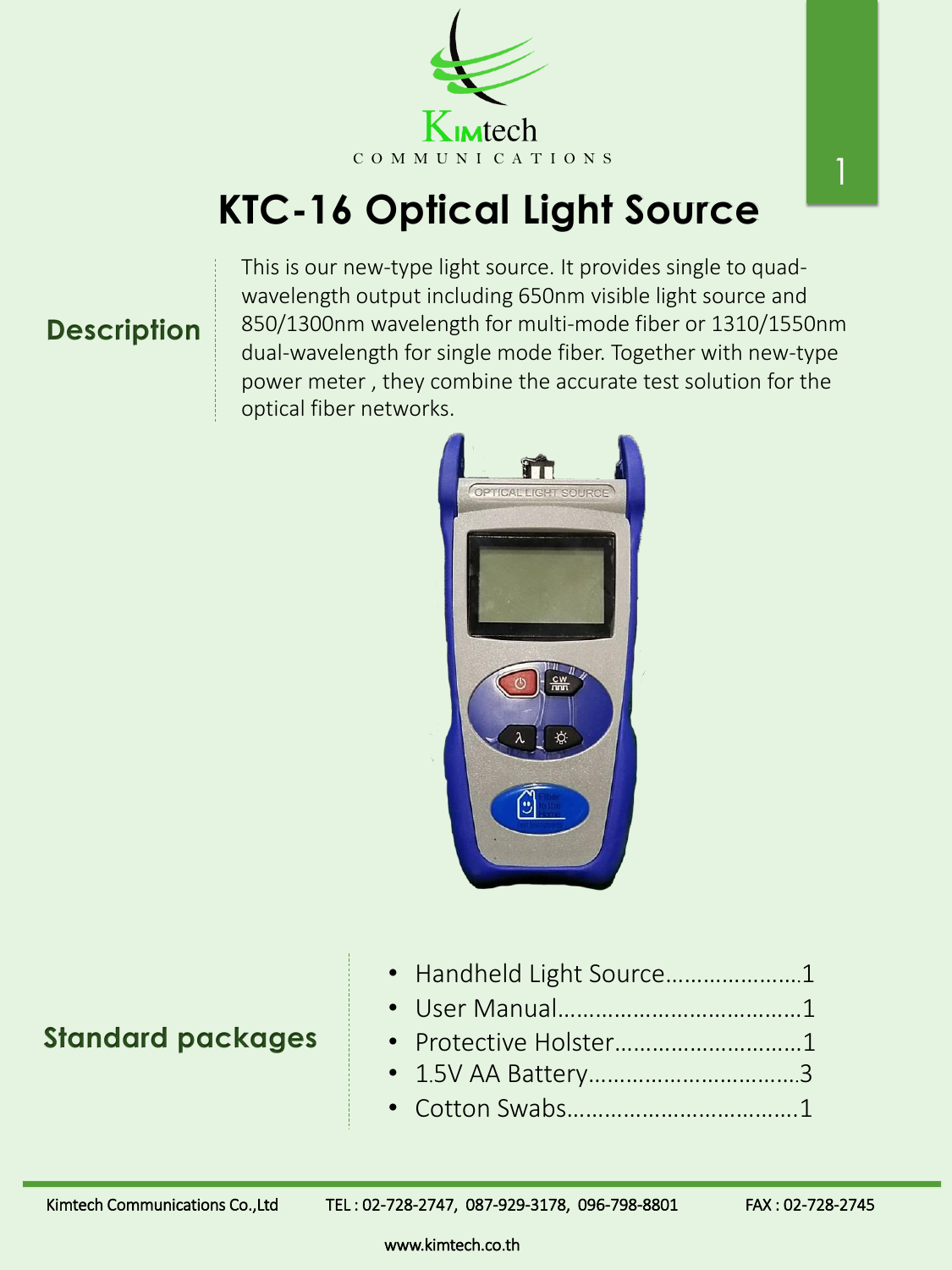www.kimtech.co.th

### **Maintenance**

- If the Handheld Light Source is not used for a long time, the light output port must be protected with the dustproof hat.
- When the Handheld Light Source is used for a period of time, the output port maybe polluted. It results in the output power decreasing. So the connector must be cleaned with alcohol cotton. If it could not be cleaned, please send it to the manufacturer.
- Once not using for a long time, please take out the battery.
- Don't take apart the Handheld Light Source please. If there are any other troubles, please contract with the manufacturer.
- DO NOT look into Handheld Light Source adapters directly when light source is on, laser output does harm to your eyes

| <b>Description</b>                             | Problem                                                  | Method                                         |
|------------------------------------------------|----------------------------------------------------------|------------------------------------------------|
| Faint LCD display after<br>turning on the unit | Battery is weak / Others                                 | Turn on the unit again /<br>Change battery     |
| Insensitive display LCD                        | Light interface is polluted<br>/ broken / Display locked | Check connector carefully<br>and clean sensors |



#### **Troubleshooting**

#### **Change battery**

If you find the battery is weak while operating it, please immediately turn the unit off and change a new battery

Kimtech Communications Co.,Ltd TEL: 02-728-2747, 087-929-3178, 096-798-8801 FAX: 02-728-2745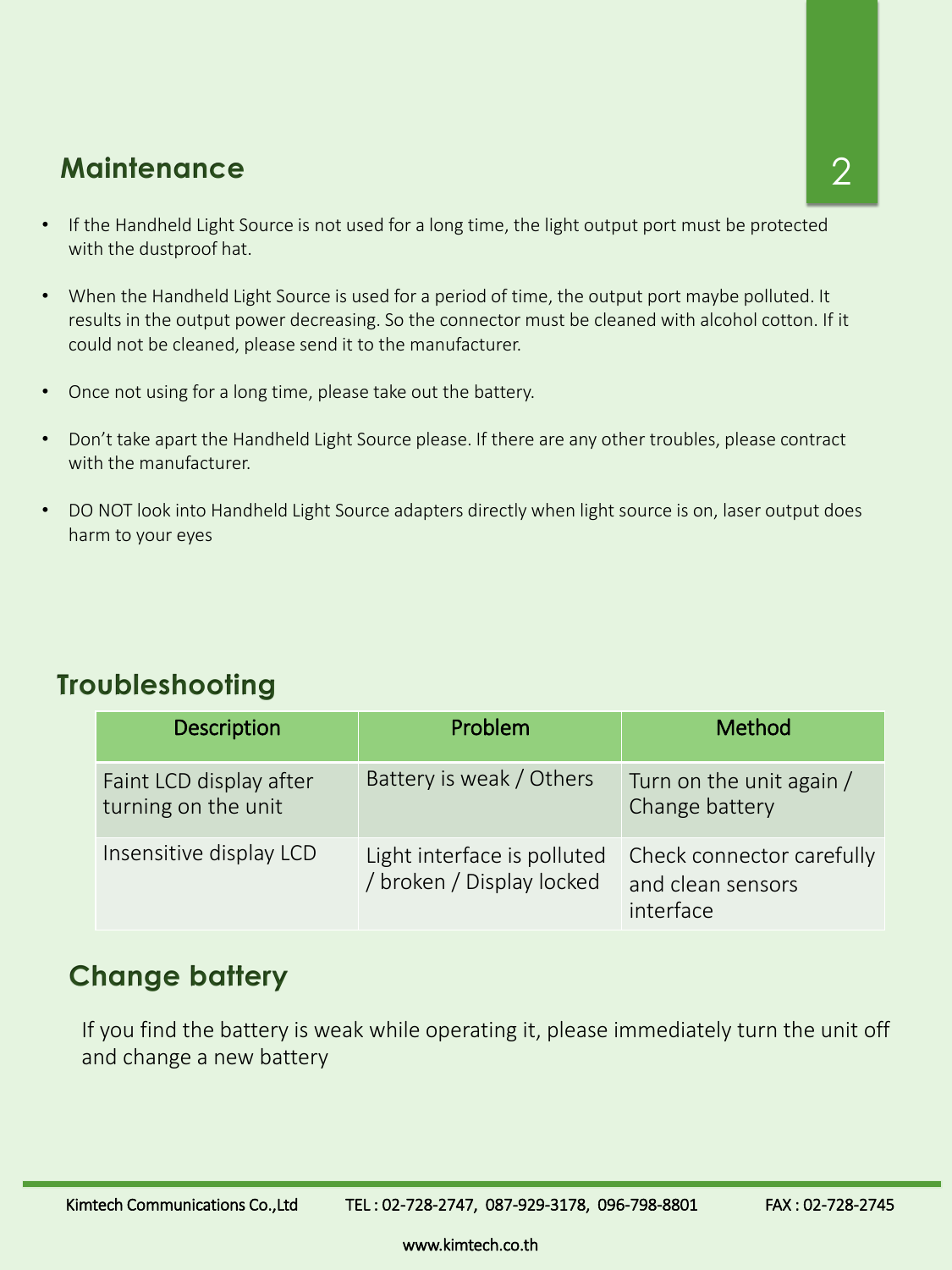#### **Components Guides**

- 1. ( $\bullet$ ) **Key** : Press the key to turn the unit on/off.
- 2.  $\left(\frac{cw}{mc}\right)$  Key : Modulation adjustment/wavelength identifying Laser on. After on the tester, firstly press , to laser on the light source. Short press shift the frequency.
	- (270、1K、2KHz) OHz means do not Loading frequency. Long press enter into/exit the wavelength identify mode, on the right top of the screen "--AU"display

when enter into the wavelength identify mode.

- 3.  $(\lambda)$  Key: After on the tester, first press the bottom to laser on, then press again to select the wavelength and display the current wavelength on the left top in the screen
- 4.  $(*)$  Key : Press at the bottom to turn on/off the back light

- Turn on the Light Source
- Press the  $\lambda$  key to switch between the wavelength, default wavelength is 1310nm.
- Press the  $\frac{c_w}{n}$  key choose the "CW","270Hz","1KHz" or "2KHz" light output

#### **Operation and Notes**

- Press the  $\omega$  key about one second to switch on Handheld Light Source, default wavelength is 1310nm.
- Press the  $\Theta$  key for a few second to turn off the unit

#### Absolute power measurement

Caution : Repair it in the field is NOT recommended.

Our company, warrants the Light source will be free from defects in material and workmanship for a period of 18 months. This warranty covers the original user only and is not transferable. Should the device fail at any time during this warranty period, ours will, at its sole discretion, replace, repair or refund the purchase price of the product.

This warranty is limited to defects in workmanship and materials and does not cover damage from accident, acts of God, neglect, contamination, misuse or abnormal conditions of operation or handling.

To establish original ownership and provide date of purchase, please complete and return the registration card

to our company. This warranty will not go into effect until we have received the warranty registration.

A warranty registration card is included with the original Shipment of equipment. Please take a few moments to fill out the card and mail or fax it to us to ensure proper initiation of your warranty term.

To return a defective product for warranty coverage, contract us for a written authorization. Failure to properly protect the product during shipping may avoid this warranty.

We will pay the return transportation fee for products repaired or replace in warranty. Before making a repair not covered the warranty, we will estimate cost and obtain authorization, then invoice for repair and return transportation. We reserve the right to charge for all testing and shipping costa incurred, if test results determine that the device is without defect.

Kimtech Communications Co.,Ltd TEL: 02-728-2747, 087-929-3178, 096-798-8801 FAX: 02-728-2745

## **Warranties and Service**

www.kimtech.co.th